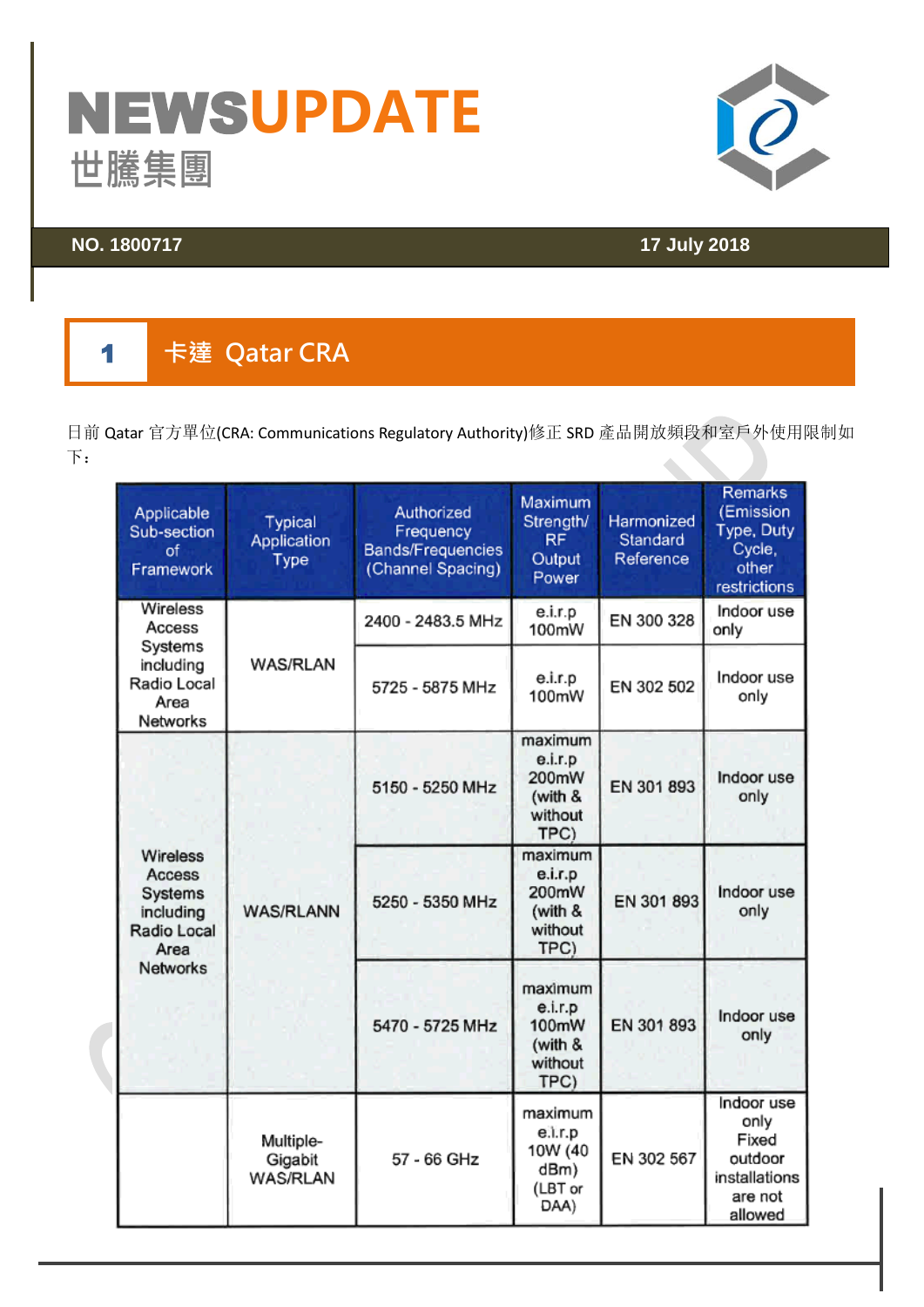# NEWS**UPDATE S**



### **NO. 1800717 17 July 2018**

一般使用者可直接使用上述頻段,唯有市場販售時需要持進口許可和申請 CRA 認證才可入關。

The Class License for SRDs enables anyone in Qatar to possess, install and operate for personal use the approved class of devices at prescribed frequencies stated in this License without having to apply for a license and there are no license or spectrum fees, but in the case of importing SRDs for commercial purposes in Qatar, it's obligatory to obtain import and Type approvals from CRA.

### $\mathbf{2}$ 2 阿爾及利亞 Algeria ARPCE

Algeria 認證單位名稱由 ARPT 變更為 ARPCE。

The regulatory authority ARPT (Autorite de Regulation de la Poste et des Telecommunications) in Algeria has changed to ARPCE (Autorite de Regulation de la Poste et des Communications Electroniques). ARPCE is asking all GPS/GSM/GMPCS ARPT license holders to re-file registration under ARPCE by September 30th, 2018.

### 3 韓國 KC EMC/ RF

韓國無線電研究所-RRA (National Radio Research Agency) 為了簡化證書編碼規則,證書編碼標示方式有以下 變更:

- 1. 修訂通知發布於2018/07/31,於2018/08/01正式實施;
- 2. 證書號刪除Test Identification及Applicant Type,由證書號R-<u>CRM(</u>3碼),改成R-<u>C</u>, R-<u>R</u>, R-<u>I(</u>1碼);
- 3. 修訂通知發布後至 2019/06/30 為轉換過渡期間, 新舊兩種標示方式並行, 即使產品已經依照新的標示 方式取得證書,過渡期間內廠商可以選擇依照舊有標示或是依照新標示,但 2019/07/01 開始就需完全 依照新標示方式, 例如: 獲證證書號為 R-R-ABC-01234567891234, 於 2019/06/30 前還是可以標 R-REM-ABC-01234567891234;
- 4. 過去已獲證者不受此新規定影響,不須主動更新為新標示方式;
- 5. 2018/07/31 前開案,目前尚未取得證書且在執行中的案件將會依據新規定核發證書號。
- 6. 已取得的 KC Registration, KC Certification 證書, 若有其他申請人想要取得同型號的證書, 只要得到原證 書申請人同意,無需測試,可文書作業取得以其他申請人名義的證書。第二張以後的證書編碼會多一位 數 S,並依據申請人不同更換申請人代碼,例如:原證書 R-R-AAA-01234567891234,同產品的第二張證 書為 R-R<mark>S-BBB</mark>-01234567891234。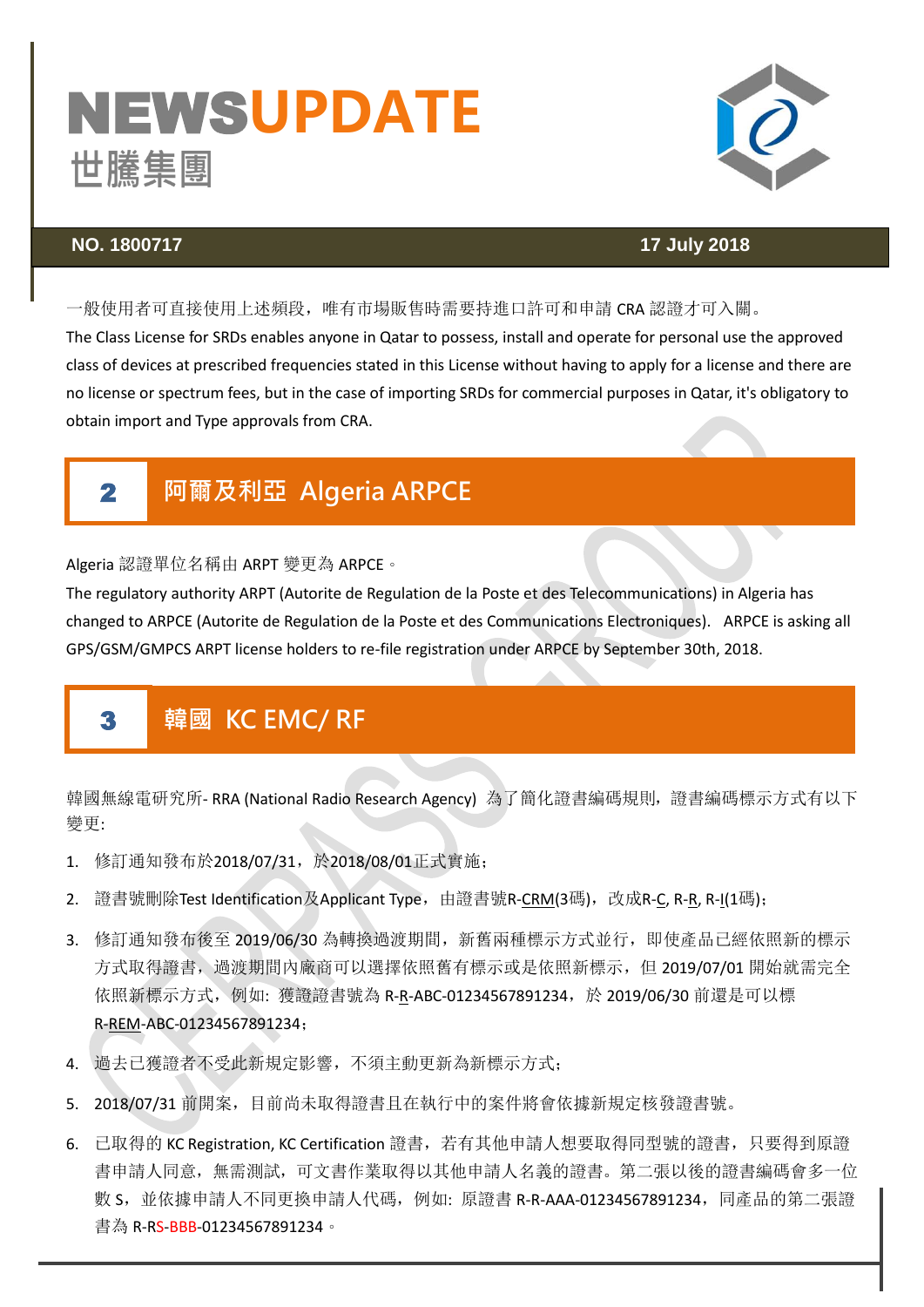# NEWS**UPDATE S**



Ī

# **NO. 1800717 17 July 2018**

| 1. The Alphabet of Test Identification and Type of Applicant are no longer required                                                                      |                                                 |              |                   |  |                   |   |   |  |             |    |  |                                                 |  |  |  |  |  |  |  |  |  |  |  |  |  |
|----------------------------------------------------------------------------------------------------------------------------------------------------------|-------------------------------------------------|--------------|-------------------|--|-------------------|---|---|--|-------------|----|--|-------------------------------------------------|--|--|--|--|--|--|--|--|--|--|--|--|--|
| 2. The approval number format is now changed as follows:                                                                                                 |                                                 |              |                   |  |                   |   |   |  |             |    |  |                                                 |  |  |  |  |  |  |  |  |  |  |  |  |  |
|                                                                                                                                                          |                                                 |              |                   |  |                   |   |   |  |             |    |  |                                                 |  |  |  |  |  |  |  |  |  |  |  |  |  |
|                                                                                                                                                          |                                                 |              |                   |  |                   |   |   |  |             |    |  |                                                 |  |  |  |  |  |  |  |  |  |  |  |  |  |
| R                                                                                                                                                        |                                                 | c            | s                 |  | A                 | в | c |  | X.          | X. |  | $x   x   x   x   x   x   x   x   x   x   x   x$ |  |  |  |  |  |  |  |  |  |  |  |  |  |
|                                                                                                                                                          |                                                 | $\rm _{(2)}$ | $\left( 3\right)$ |  | $\left( 4\right)$ |   |   |  | $\circleds$ |    |  |                                                 |  |  |  |  |  |  |  |  |  |  |  |  |  |
| Radio Law                                                                                                                                                | Approval Type code<br>Product code<br>Applicant |              |                   |  |                   |   |   |  |             |    |  |                                                 |  |  |  |  |  |  |  |  |  |  |  |  |  |
|                                                                                                                                                          |                                                 |              |                   |  |                   |   |   |  |             |    |  |                                                 |  |  |  |  |  |  |  |  |  |  |  |  |  |
|                                                                                                                                                          |                                                 |              |                   |  | code              |   |   |  |             |    |  |                                                 |  |  |  |  |  |  |  |  |  |  |  |  |  |
| (1) R: Radio Law                                                                                                                                         |                                                 |              |                   |  |                   |   |   |  |             |    |  |                                                 |  |  |  |  |  |  |  |  |  |  |  |  |  |
| (2) Approval Type code:                                                                                                                                  |                                                 |              |                   |  |                   |   |   |  |             |    |  |                                                 |  |  |  |  |  |  |  |  |  |  |  |  |  |
|                                                                                                                                                          | C:Certification                                 |              |                   |  |                   |   |   |  |             |    |  |                                                 |  |  |  |  |  |  |  |  |  |  |  |  |  |
|                                                                                                                                                          |                                                 |              | R:Registration    |  |                   |   |   |  |             |    |  |                                                 |  |  |  |  |  |  |  |  |  |  |  |  |  |
|                                                                                                                                                          | <b>I:Interim</b>                                |              |                   |  |                   |   |   |  |             |    |  |                                                 |  |  |  |  |  |  |  |  |  |  |  |  |  |
| (3)S: Series approval for second or more importers(When another applicant wants to acquire the same product certificate that has already been certified) |                                                 |              |                   |  |                   |   |   |  |             |    |  |                                                 |  |  |  |  |  |  |  |  |  |  |  |  |  |
| (4) ABC: Applicant code                                                                                                                                  |                                                 |              |                   |  |                   |   |   |  |             |    |  |                                                 |  |  |  |  |  |  |  |  |  |  |  |  |  |
| (5) Product Code(Max. 14 digits): Combination of Alphabet, Arabic number, hyphen(-), underscore (1).                                                     |                                                 |              |                   |  |                   |   |   |  |             |    |  |                                                 |  |  |  |  |  |  |  |  |  |  |  |  |  |
|                                                                                                                                                          |                                                 |              |                   |  |                   |   |   |  |             |    |  |                                                 |  |  |  |  |  |  |  |  |  |  |  |  |  |

# 4 新加坡 Singapore Safety Mark (News No. 180504 補充)

新加坡企業發展局 (Enterprise Singapore) 針對 2018/04/01 公告的新加坡安全認證新 logo 標示方法, 補充更 新規範,主要更新如下:

1. 目前申請新案件,已經可以依照新安全標誌標示。新安全標誌由藍色變更為紅色 Pantone 032C,字體和 版面編排也略有不同。鋼版印刷或雷射標籤可使用黑白色,若為獨立自黏的標籤則必須使用官方規定色 號。



2. 原預定 2018/04/02 起申請 Safety 新案及延展案件時需使用最新安全標誌,因考量許多廠商尚未來得及 安排新安全標誌製印,因此增加轉換過渡期,2019/04/02 起核發的證書才需要使用最新安全標誌。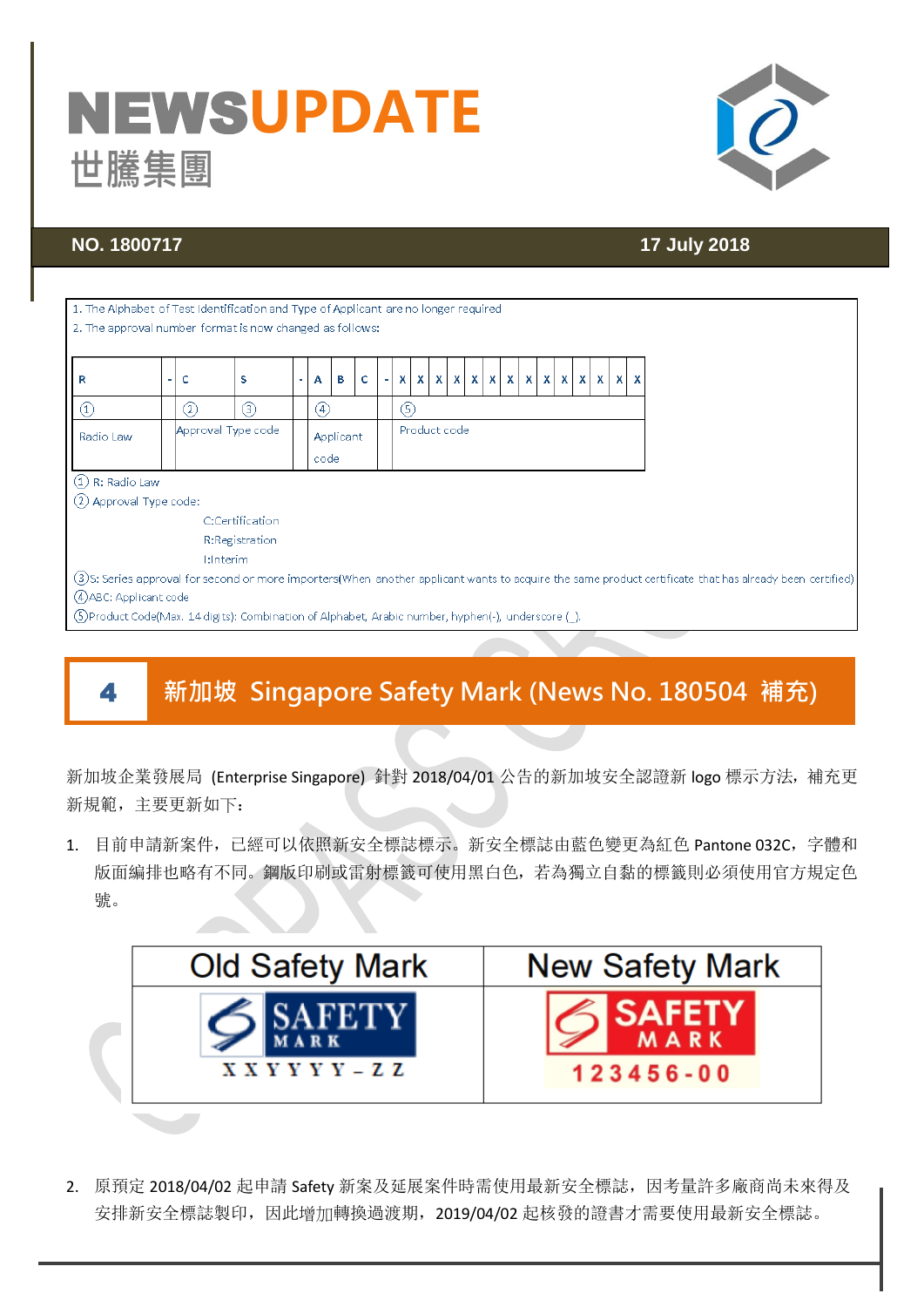# NEWS**UPDATE** 世騰集團 **S**



## **NO. 1800717 17 July 2018**

- 3. 2019/04/02 之後核發之新證書產品,若沒有標示最新的安全標誌,新加坡企業發展局將會要求召回產品 直到標示新安全標誌為止。
- 4. 由現在至 2019/04/02 之前核發證書之產品,可自由選擇標示舊有或新安全標誌,選擇舊標誌可標示至 2022/04/02。
- 5. 於 2022/04/02 之後, 所有產品,包含庫存都必須標示新安全標誌, 若沒有標示最新的安全標誌, 新加 坡企業發展局將會要求召回產品直到標示新安全標誌為止。

There will be a one-year transition period for new products. Only new products that are registered after April 2019 need to strictly implement the new logo. This is in consideration of new products that have not been registered at present, but the supplier has already started preparatory work using the old logo.

For existing products, and all new products registered between now and April 2019 that have not implemented the new logo (per the above para), suppliers will have until 2 April 2022 to implement logo changes for products carrying the old logo; products affixed with the old logo can continue to be sold during this transition period. The transition period aims to help suppliers avoid incurring additional costs by allowing sufficient time to implement necessary changes.



F&Q 請參考[:下載](http://www.cerpass.com.tw/Dow_File/Get_Down_File_Passwd.aspx?ID=585F1EBF-54D9-4BB0-A2C5-6C3DD32E52CD)